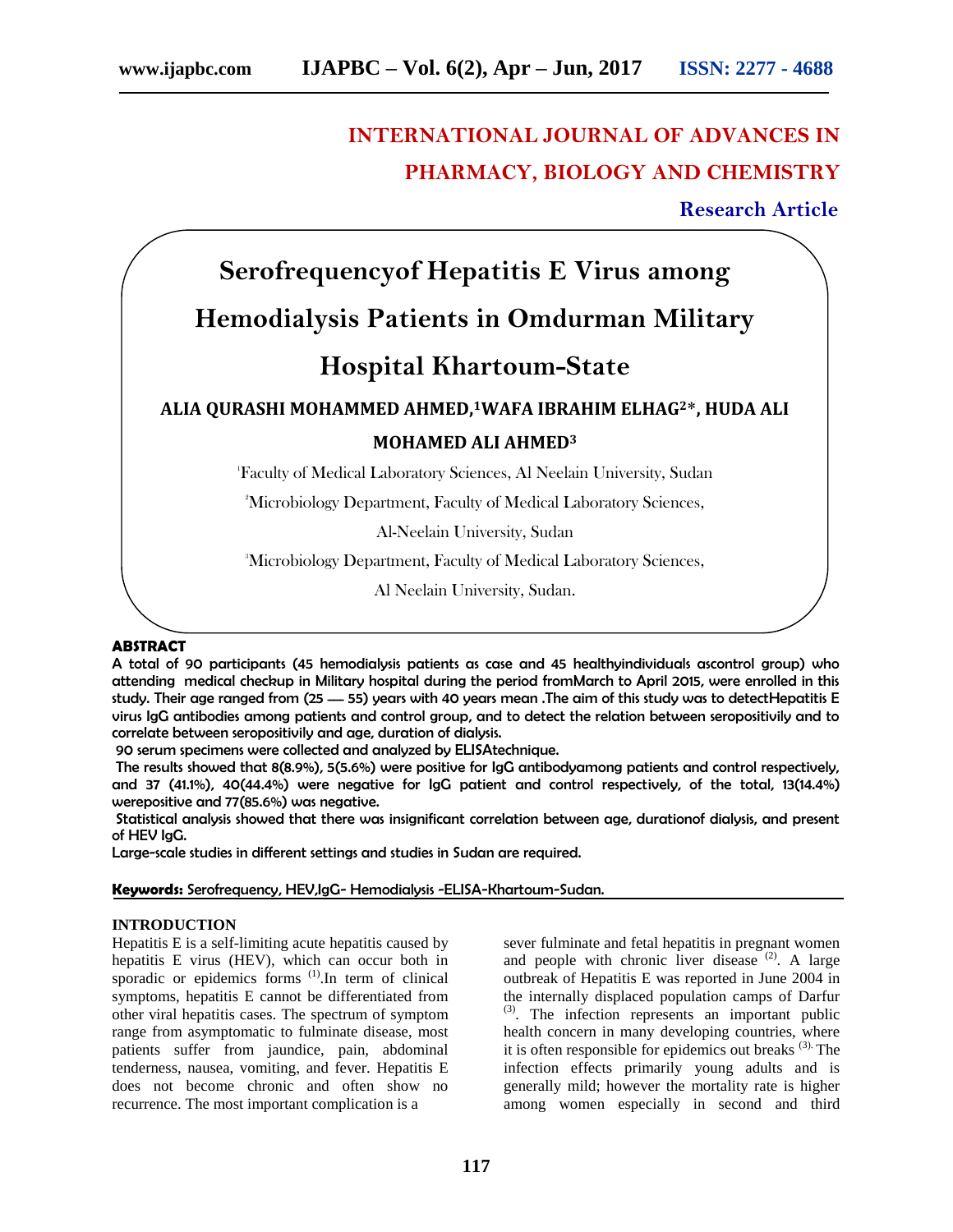trimester of pregnancy. In Sudan the fatality ratio of 17.8% was found in an outbreak in Darfur (3).

Hepatitis E virus (HEV) is spherical, non-enveloped; single stranded of positive-sense RNA virus  $(4)$  that belongs to the new genus, Herpesvirus of the family Hepeviridae<sup>(5)</sup>. Patient on dialysis are highly susceptible to infection because they often are immunocompromised are exposed routinely to invasive technique and devices. This pathogen is responsible for at least 50% of acute none A non B hepatitis in developing countries. HEV infection is a major cause of human viral disease with clinical and pathological feature of acute hepatitis; in related study Takehiro, reportedprevalence rate of anti-HEV IgG  $(9.4\%)$ <sup>(6)</sup>.

Most studies addressing risk factor for HEV in nonendemic area come from developed area such as North America and Europe. In this study they evaluated seroprevalence for HEV in 88 patient on dialysis in argentina. They found a significantly higher serprevalence of HEV IgG in thoseundergroing dialysis compared with health controls

 $(10.2\% \text{ and } 4.3\% \text{ respectively, p} = 0.03).^{(7)}$ 

This study aimed to detect Serofrequency of hepatitis E virus among hemodialysis patients.

### **MATERIALS AND METHODS**

This was descriptive- cross sectional study which had been conducted in Omdurman military hospitalduring period April to June 2015,45 patients as case and 45 healthy individuals ascontrol were enrolled, Data was<br>collected by using direct interviewing by using direct interviewing questionnaire,and ethical clearance was obtained from Research Ethical Committee of faculty of Graduate Studies and Ministry of Health Khartoum State.

# **EXPERIMENTAL WORK**

# **Collection of Specimens:**

Blood specimens were collected from 90 participants,under direct medical supervision by medial vein puncture using 5 mlsyringe into plain tube to obtain serum by centrifugation at 5000 rpm for 10 min. serum was kept in -20°C till serological study was performed.

Specimens were processed by Enzyme linked immune sorbent assay (ELISA) (3rd generation ELISA) (Weka- China) fordetectionof IgG

**Enzyme linked immune sorbent assay for detection anti Hepatitis E virus IgG.**

All reagents and samples were allowed to reach roomtemperature for 15minutes before use.

Washing buffer was prepared 1:9 from buffer concentrate with distilled water.

Patient's specimens were diluted 1:101 in sample buffer.

One hundred (100μl)of the calibrator,positive and negative controls or diluted patient sample were pipetted into the individual microplate wells ,then plate was covered and incubated for 30 minutes at ( 25ºc)Plate was taken out and wash buffer was added to each microplate wells(Washing 1) and aspirated off after 20 seconds. This step was repeated for 3 times until each well become dry.

One hundred (100μl) of HRP-Conjugate Reagent was added in to eachmicro plate wells, the plate was mixed well and covered with the plate cover and incubated for 30 min at ( 25ºc).

The plate cover was removed and discarded. The liquid was aspirated and each well was rinsed in wash buffer (Washing2) and aspirated off after 20 second. This step was repeated for 3 times until each well become dry.

One hundred  $(100\mu)$  of substrate solution was added in to each wells and mixed by tapping the plate gently. The plate was incubated at (25ºc) for 15 min.

One hundred (100μl) Stop solution was pipetted and added into each micro platewas shackedwells and mixed gently.

Photometric measurement of the color intensity was made at wavelength of 450 nm within 30 min of adding stop solution. Prior to measuring slightly shake the micro plate to ensure a homogeneous distribution of the solution.

The results can be evaluated by calculating a ratio of the extinction value of the control or patient sample over extinction value of calibrator 3. Calculated the ratio according to the following formula:

| Extinction of control or patient sample |  |
|-----------------------------------------|--|
|-----------------------------------------|--|

Extinction of calibrator 3 = Ratio

#### **Interpretation of Results:**

| Ratio $< 0.8$ :      | negative                                        |  |  |
|----------------------|-------------------------------------------------|--|--|
| Ratio $>0.8$ to 1.1: | borderline                                      |  |  |
| Ratio $>1.1$ :       | positive                                        |  |  |
|                      | Data analysis: Data was analyzed by SPSS        |  |  |
|                      | (StatisticalPackage of Social Science) software |  |  |
| program version 16   |                                                 |  |  |

# **RESULTS**

A total of 90 participants(45 healthy individual as control and 45 hemodialysis patients as case) were enrolled in this study.

The result revealed thatsero-positivity ofhepatitis Evirus IgG of control and patientswere shown on (Table 1), The sero-positivity of case was 8(8.9%),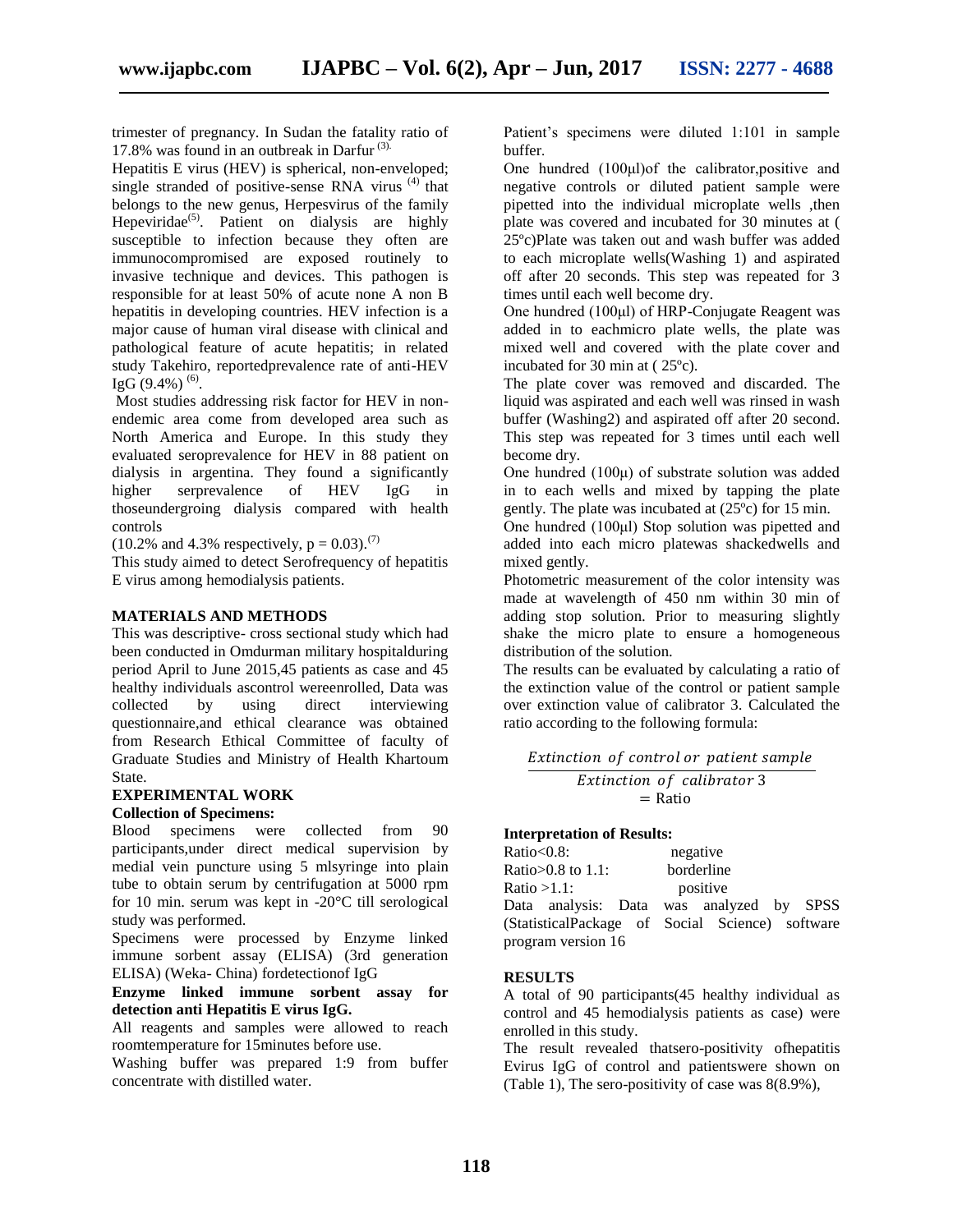and control 5 (5.6) ,( p-valueinsignificant 0.3).

The study population age ranged from 25-55 years with 40 years mean (Table 2),most ofsero-positivity was observed among case group 8(17.8%), and control 5 (11.1%),  $(p$ -valueinsignificant  $(0.3)$ . And the duration of hemodialysis patient were shown on (Table 3)most of sero-positivity of them in 3years and more than 3years 4(8.9%) (P-valueinsignificant (0.5). Statisticalanalysis showed that there was insignificant correlation (P-value more than 0.05) between age,duration of dialysis and presence of hepatitis E virus IgG.

#### **DISCUSSION**

HEV infection is major cause of human viral disease of acute hepatitis; this study presented the most recent data on the Serofrequency of hepatitis E virus IgG in the hemodialysis patients in terms of gender, age groups, and duration of dialysis.

The present study results revealed that 8(17.8%), were positive among patients for IgG, whencompared with others finding,in Iran it was similar study results revealed that (19.2%), were seropositive. Seropositive patients were not significantly different from seronegative patients, with regard to age, sex, duration and frequency of hemodialysis.agreed with their result in insignificant Similar study was reported the duration of dialysis ( $p = 0.87$ ), and age ( $p = 0.3$ )<sup>(8)</sup>.

patients on dialysis are highly susceptible to infection because they often are immunocompromised are exposed routinely to invasive technice and devices .The possibility that HEV might be transmitted during dialysis , underscores the necessity for dialysis facilitates to strictly adhere to proper infection control at all time and must be all blood line attachment to the dialysis machine were disposable and discard after each dialysis session .Unfortunately HEV vaccine have not been mass produced and are not available for public use<sup>(9)</sup>.

#### **CONCLUSION**

Prevalence of HEV seromarkers for previous and currentinfection is high. Facilities for routine diagnosis andvaccination are lacking. Initiation of organized screening andvaccination programs is limited by lack of vaccine. Werecommend the patient who started dialysis in the previous year may be how more exposed to the risk of infection.

#### **ACKNOWLEDGEMENT**

We do knowledge the efforts of Omdurman Medical Militaryhospital and also staff of Medical Microbiology in Faculty of Medical Laboratory AL Neelain University.

| ------         |                    |                    |              |  |
|----------------|--------------------|--------------------|--------------|--|
|                | Result             |                    |              |  |
| Anti HEV       | Positive no $(\%)$ | Negative no $(\%)$ | Total $(\%)$ |  |
| Patients group | $8(8.9\%)$         | $37(41.1\%)$       | 45 (50%)     |  |
| Healthy group  | $5(5.6\%)$         | $40(44.4\%)$       | 45 (50%)     |  |
| total<br>.     | 13(14.4%)          | 77(85.6%)          | 90 (100%)    |  |

**Table 1 Serofrequency of HEV among hemodialysis(n=45) and control group (n=45)**

(P-value insignificant 0.3)

**Table 2 Serofrequency of HEV according to age among hemodialysis (n=45) and control group (n=45)**

|               |                                  | Result                           |                                      |                              |       |
|---------------|----------------------------------|----------------------------------|--------------------------------------|------------------------------|-------|
| Age groups in | Hemodialysis patients            |                                  | Healthy individuals                  |                              | Total |
| years         | Seropositive of patient<br>no(%) | Negative of patient no<br>$(\%)$ | Seropositive of<br>control no $(\%)$ | Negative of control<br>no(%) |       |
| $25 - 35$     | $2(4.4\%)$                       | $10(22.2\%)$                     | 3(6.7%)                              | 35(77.8%)                    | 50    |
| 36-45         | $5(11.1\%)$                      | 18(39.9%)                        | $1(2.2\%)$                           | $1(2.2\%)$                   | 25    |
| $46 - 55$     | $1(2.2\%)$                       | 9(20%)                           | $1(2.2\%)$                           | $4(8.9\%)$                   | 15    |
| Total         | $8(17.8\%)$                      | 37(82.2%)                        | $5(11.1\%)$                          | 40(88.9%)                    | 90    |